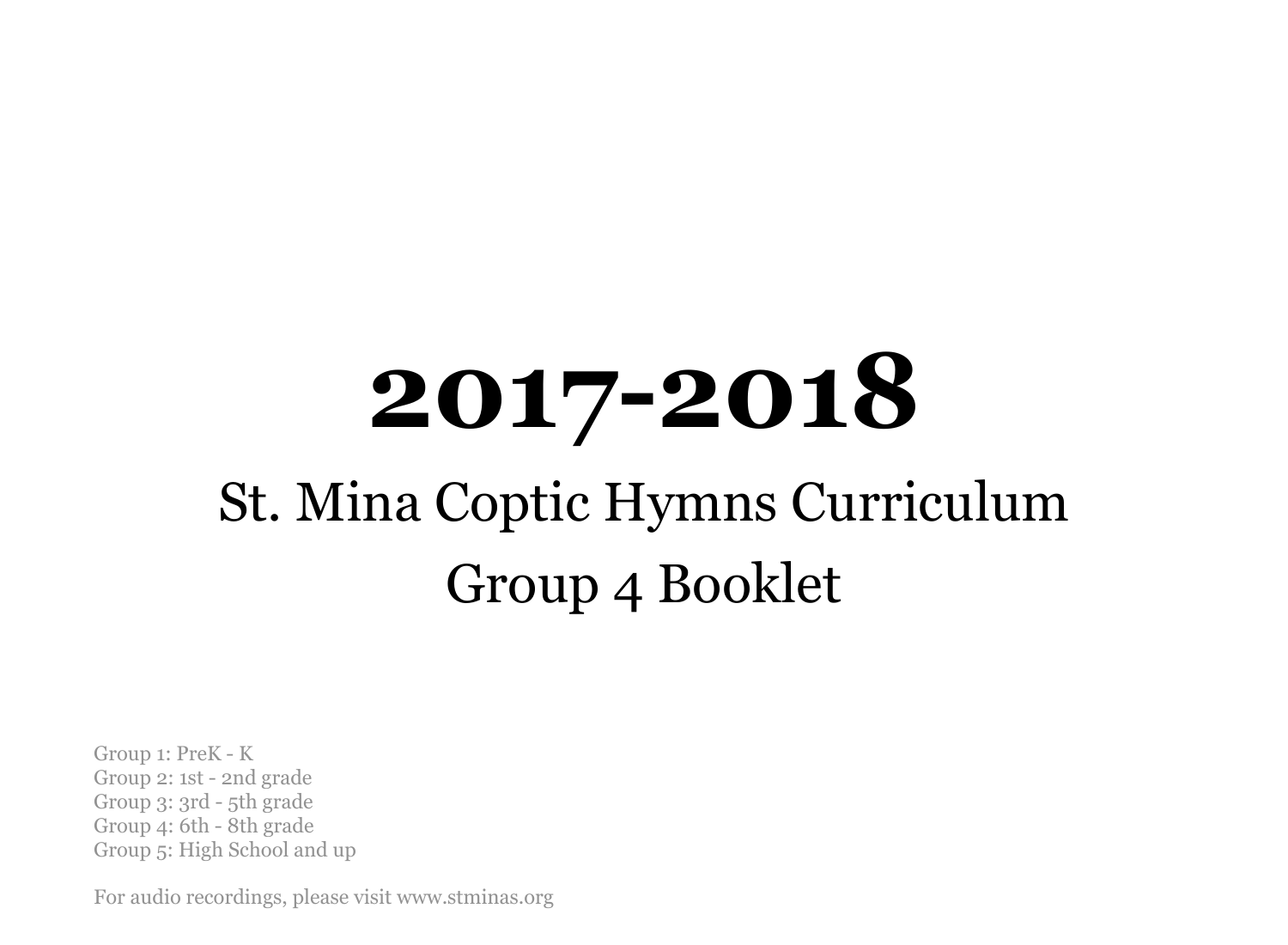### Resurrection Psalm 150 Refrain

#### *Chanted during the Distribution of Communion during the Holy 50 Days*

 $\overline{\text{IHC}}$  Π $\overline{\chi}$ <sub>σ</sub> ποτρο *ήτε πωοτ*: aqtwnq eBoa sen NHEOMWOTT.

*Isos Pi ekhristos ep ooro ente ep o oo: aftonf evol khen nee ethmo oot.*

Jesus Christ, the King of Glory: has risen from the dead.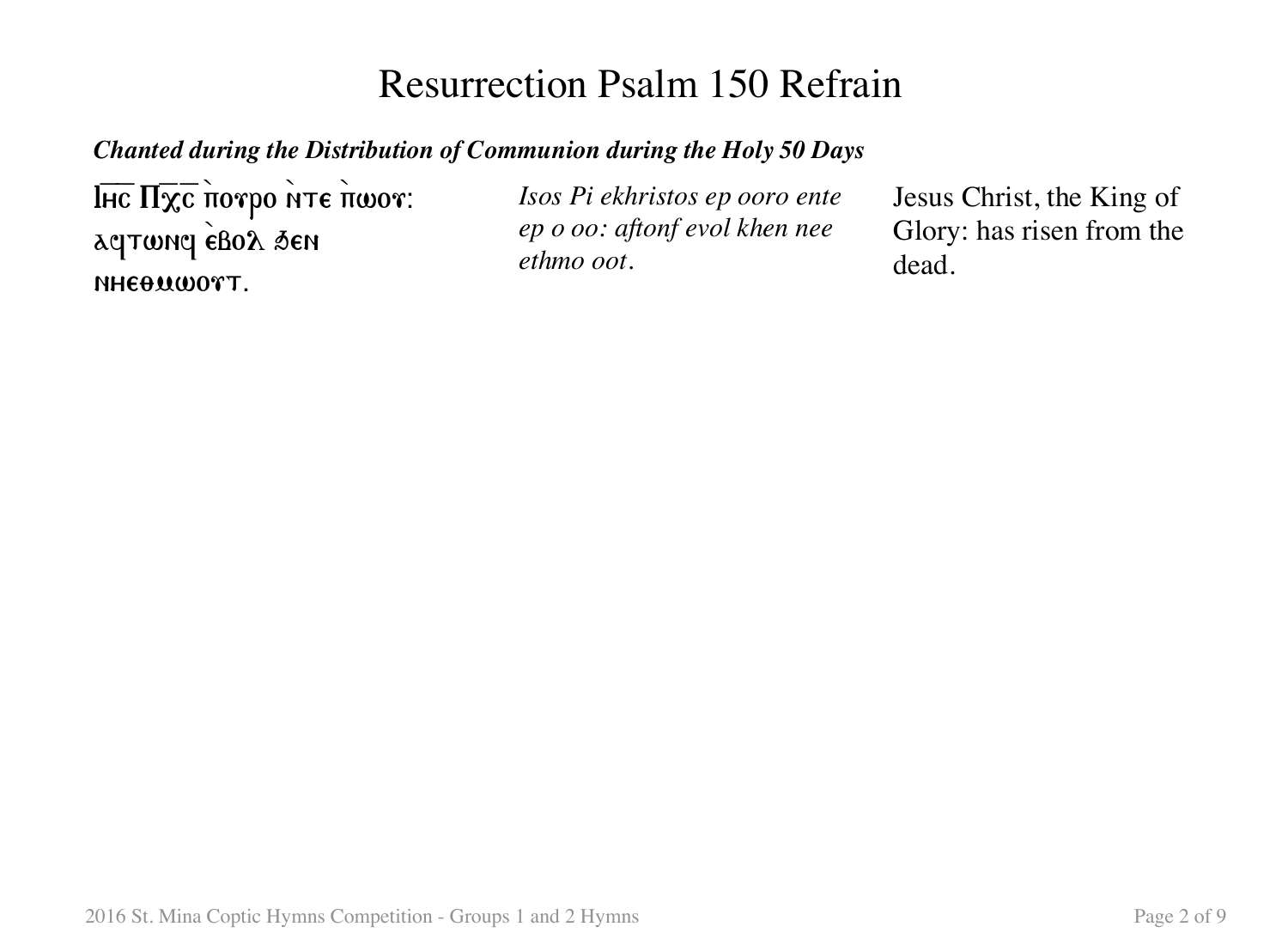### **ONTWC**

### *Chanted after the Pauline Epistle during the Fast of the Apostles*

Ontwc аяно с тар ксая оп *HACI THN SHN: KE POONIKON*  $\tau$ on θεοη τοη  $\lambda$ πος το $\lambda$ ος.

 $\mathbf{\Omega}$  ποτέρωστ ψεηλη εβολ: zika ng antasa thpe: oros norcaxi arфos: ya arphec N†oikorwenh.

ApinpecBevin espHI exwn: w TENDOIC NNHB тнрем †оеотокос: Uapia  $\overline{\text{max}}$   $\overline{\text{min}}$   $\overline{\text{max}}$ :  $\overline{\text{max}}$ nennobi nan 8ebol.

Twb2 uII6 oic espHI exwn: w naboic niot natioctoloc: NEM TICETH NTE NIMAOHTHC. нтеста неннові нан євод.

*Ontos alee thos ghar ek-sal thin pasi teen geen: ke eftho-nikon ton Theon ton apostolon.*

*A poo-ekhro-oo shenaf evol: hijen ep-ho em-ep-kahi teerf: owoh noo-saji av-foh: sha av-reegs en-tee-ee-koo-menee.*

*Ari-epres-vevin e-ehree egon: o tenchois en-neeb teeren ti-theotokos: Maria ethmav en Isos Pi-ekhristos: entef-ka nen-novi nan evol.*

*Tovh em-Epchois e-ehree egon: o nachois enyoti enapostolos: nem ep-sepi ente ni-matheetees: entef ka nennovi nan evol.*

Truly your names are glorified on earth: O Apostles, chosen by the Lord.

Their voice went forth: over the face of all the earth: and their words reached: the ends of the world.

Intercede on our behalf: O Lady of us all the Mother of God: Mary the mother of Jesus Christ: that He may forgive us our sins.

Pray to the Lord on our behalf: O my masters and fathers, the apostles: and the rest of the disciples: that He may forgive us our sins.

2016 St. Mina Coptic Hymns Competition - Groups 1 and 2 Hymns Page 3 of 9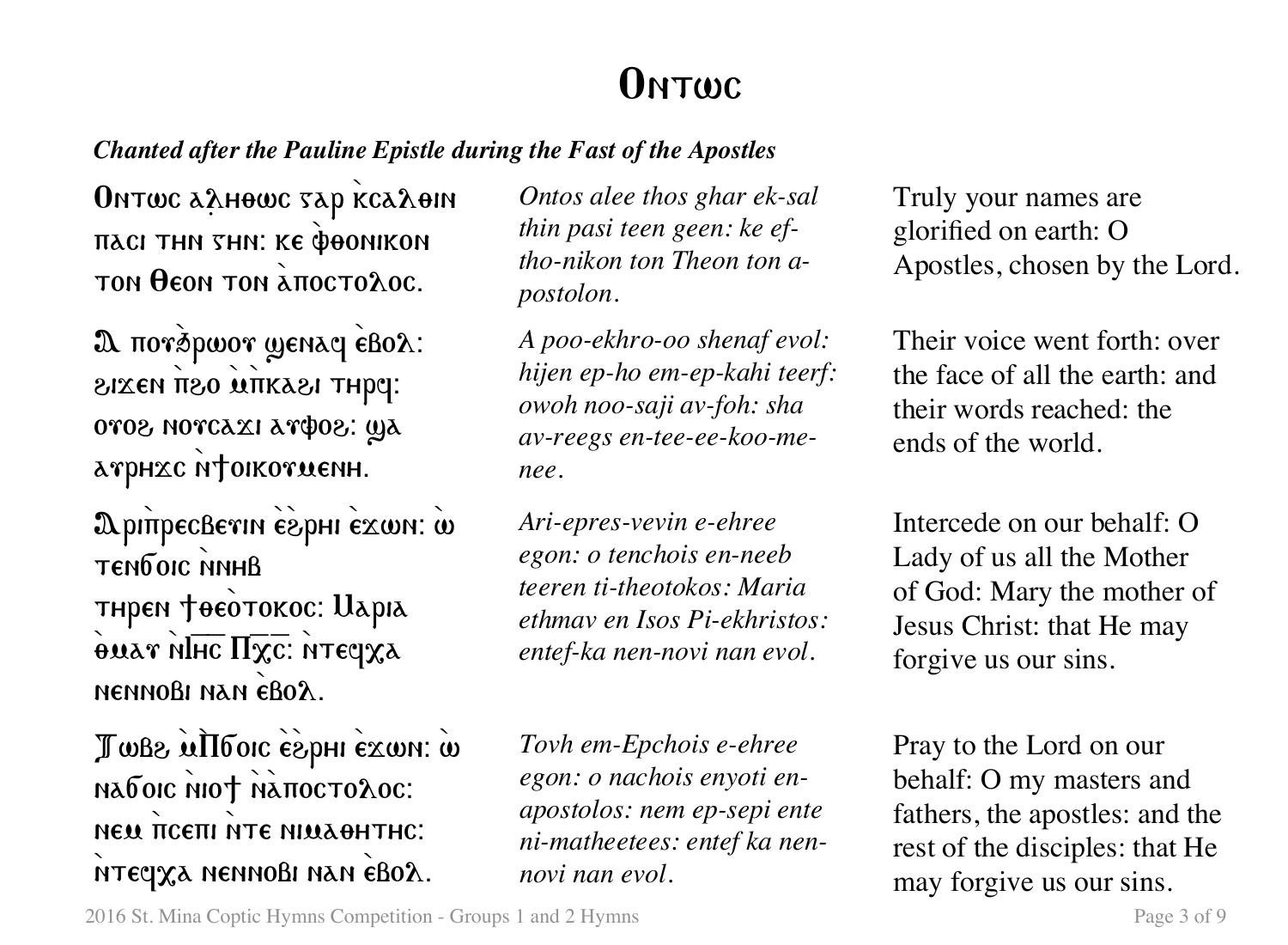# Tenxoryt

#### *Chanted with the melismatic ending at the end of the Creed during Matins on the Feast Days*

Tenzoryt ebol sa T&H ntànactacic nte nipequωorτ: neu πιωηδ ήτε **ПІЄШН ЄӨННОТ: А.М.НН.** 

*Tengoosht evol kha et-hee entee anastasees ente ni ref mo-oot: nem pi onkh ente pi e-on eth-neyo: amen.*

We look for the resurrection of the dead, and the life of the age to come. Amen.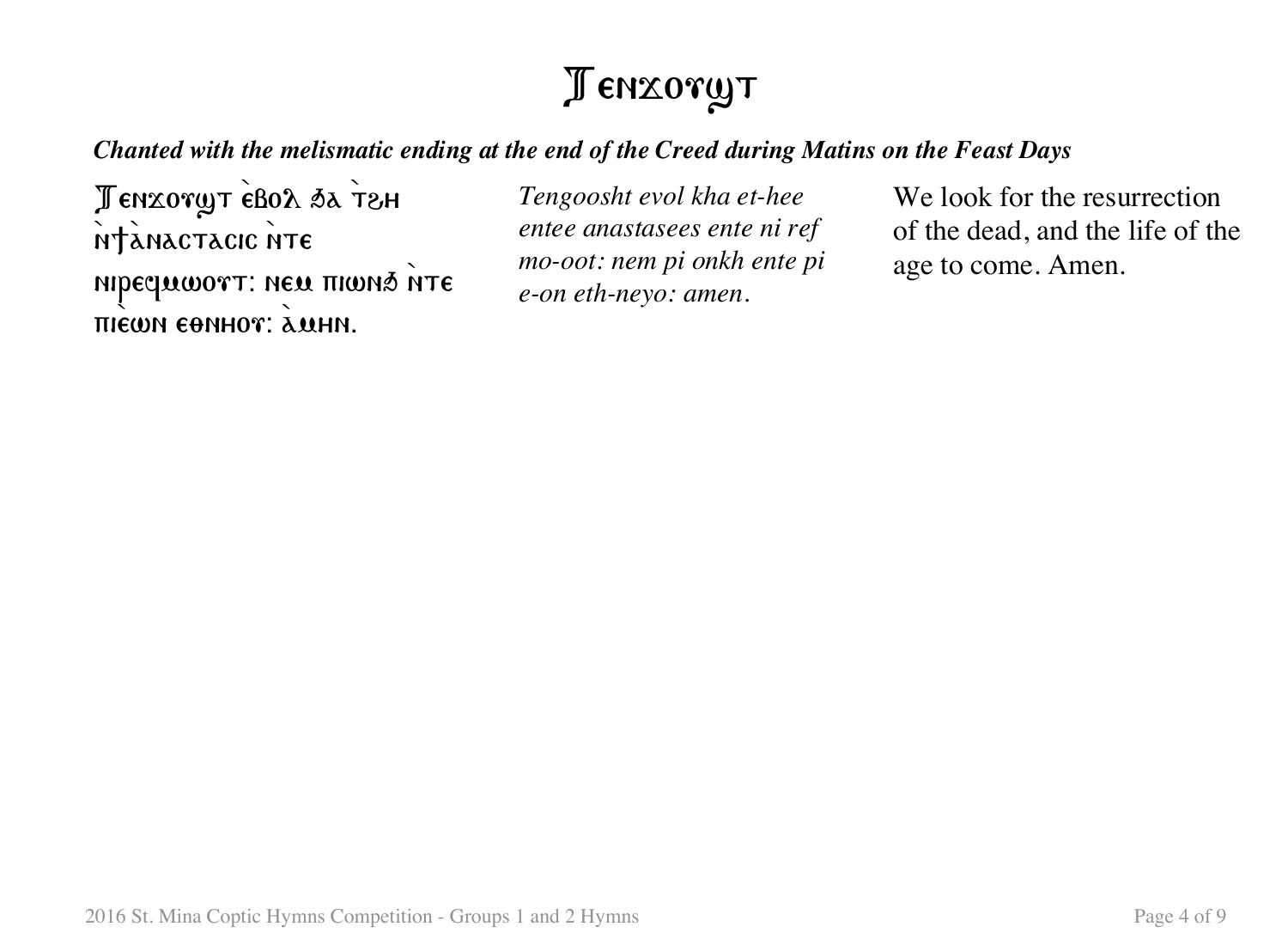### 3 Long Amens (Confession)

### *Chanted in response to the priest just before the confession of the Divine Liturgy.*

 $\Pi$ Ioth $\beta$ : Coma  $\lambda$ sion...

Pilaos@ Amhn.

 $\Pi$ <sub>10 $x$ H $B$ :  $\Omega$   $x$ <sub>100</sub> $x$   $T$ <sub>1</sub> $y$ <sub>100</sub> $y$ <sub> $\ldots$ </sub></sub>

Pilaos@ Amhn.

 $\Pi$ <sub>10 $x$ H $B:$  $\Pi$ <sub>10 $y$ </sub> $\lambda$  nem...</sub>

Pilaos@ Amhn.

*Priest: Soma agion…*

*Congregation: Ameen.*

*Priest: Agion timion…*

*Congregation: Ameen.*

*Priest: Pi-soma nem…*

*Congregation: Ameen.*

Priest: The Holy Body…

Congregation: Amen.

Priest: The holy, precious Body…

Congregation: Amen.

Priest: The Body…

Congregation: Amen.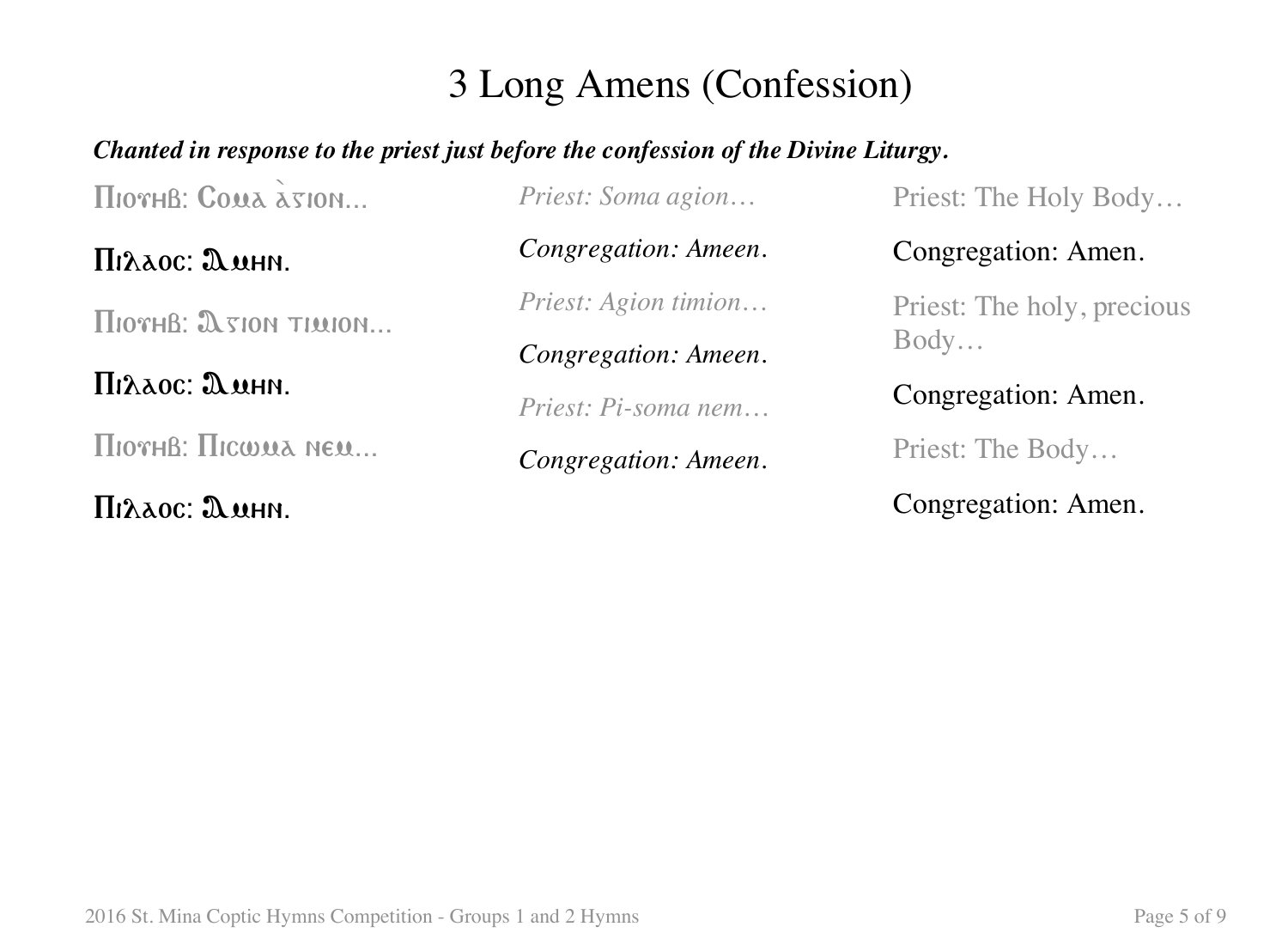# Tenorwyt

*Chanted while the deacons dress their tunics*

Tenorwyt u PIWT NTE πιονωινι: new πεσαμμρι MUONOTENHC: NEU HITTNETUA inapakahton: Jipiac NOMOOTCIOC.

*Ten oo osht em Efiot ente pi oo oini: nem pef sheeri em monogenees: nem Pi epnevma em parakleeton: Ti etrias en o moosios.*

We worship the Father of the Light: and His Only-Begotten Son: and the Holy Spirit, the Comforter: the One in Essence Trinity.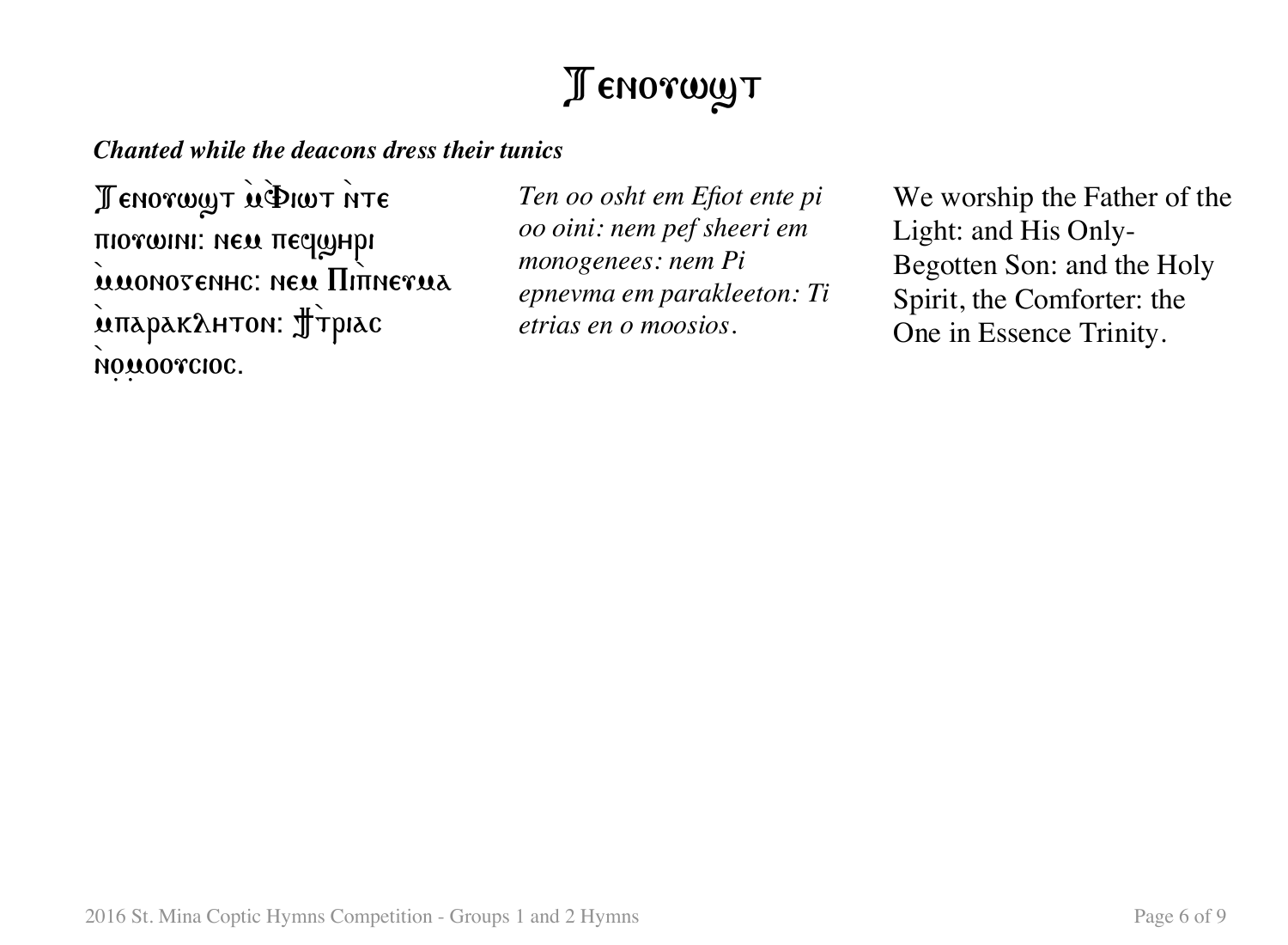# $H \lambda x \lambda \pi H$

### *Chanted for the Pope or Bishop after the Reading of the Pauline epistle, or at any time.*

 $\hat{H}$   $\hat{\alpha}$ sanh tor  $\theta$ eor  $\Pi$ atpoc: ke н  $\chi$ арнс тот монотенотс:  $\mathbf{\hat{r}}$ ют Kγριον Δε κε θεον: κε cωτηρος HUWN IHCOT XPICTOT: KE H koinwnia ke  $H$   $\Delta$ wpea:  $\texttt{Tor}$   $\Delta$ sior Therua Toc.

IH META TOT  $\lambda$  sim tator: Ke **MAKAPIW TATOT: HATPOC HMWN**  $παπα$   $αββα$  (...):  $παπα$  ke  $\pi$ атріа $\chi$ от: тнс меза $\chi$ о по $\chi$ еωс A rezanapiac:

 $M$ ем т $\chi$ шра тнрс N $\chi$ нмі: нем τπολις απεΝΝοντ lepoνς λημ. NEW TTIOT MBAKI MITEMENT: neu Harbià neu Horbia neu Hieharg neu Appikia

2016 St. Mina Coptic Hymns Competition - Groups 1 and 2 Hymns **Page 7** of 9  $U$ аре пік $\lambda$ нрос: нем пі $\lambda$ аос тнр $q$ : ovzai đen Ilбoic: ze amhn ecewwm.

*Ee aghapee too theo patros: ke ee kharees too monogenoos: Eio Kirio the ke Theoo: ke soteeros eemon Isoo Ekhristoo: ke ee ki no nia ke ee tho rea: too Agioo Epnevmatos.*

*Ee meta too agio ta too: ke makario ta too: patros ee mon papa avva (...): papa ke patriakoo: tees meghalo po le oas Alexandrias.*

*Nem et ko ra teers en Keemi: nem et polis em pennooti Ierosaleem: nem ti et ee oo em vaki em pe ment: nem ti livia nem Noovia nem Ni e thavsh nem Afrikia*

*Ma re pi ekleeros: nem pi laos teerf: oogai khen Epchois: je ameen es e shopi.*

The love of God the Father, and the grace of His Only Begotten Son: our Lord, God: and Savior Jesus Christ: and the communion and gift: of the Holy Spirit.

Be with our most holy: righteous father, Pope Abba (...): Pope and Patriarch: of the great city of Alexandria.

And all the land of Egypt: and the city of our God, Jerusalem: and the five western cities: and Libya, and Nubia, and Ethiopia, and Africa

May the clergy: and all the people: be safe in the Lord: Amen. So it shall be.<br> $_{\text{Page 7 of 9}}$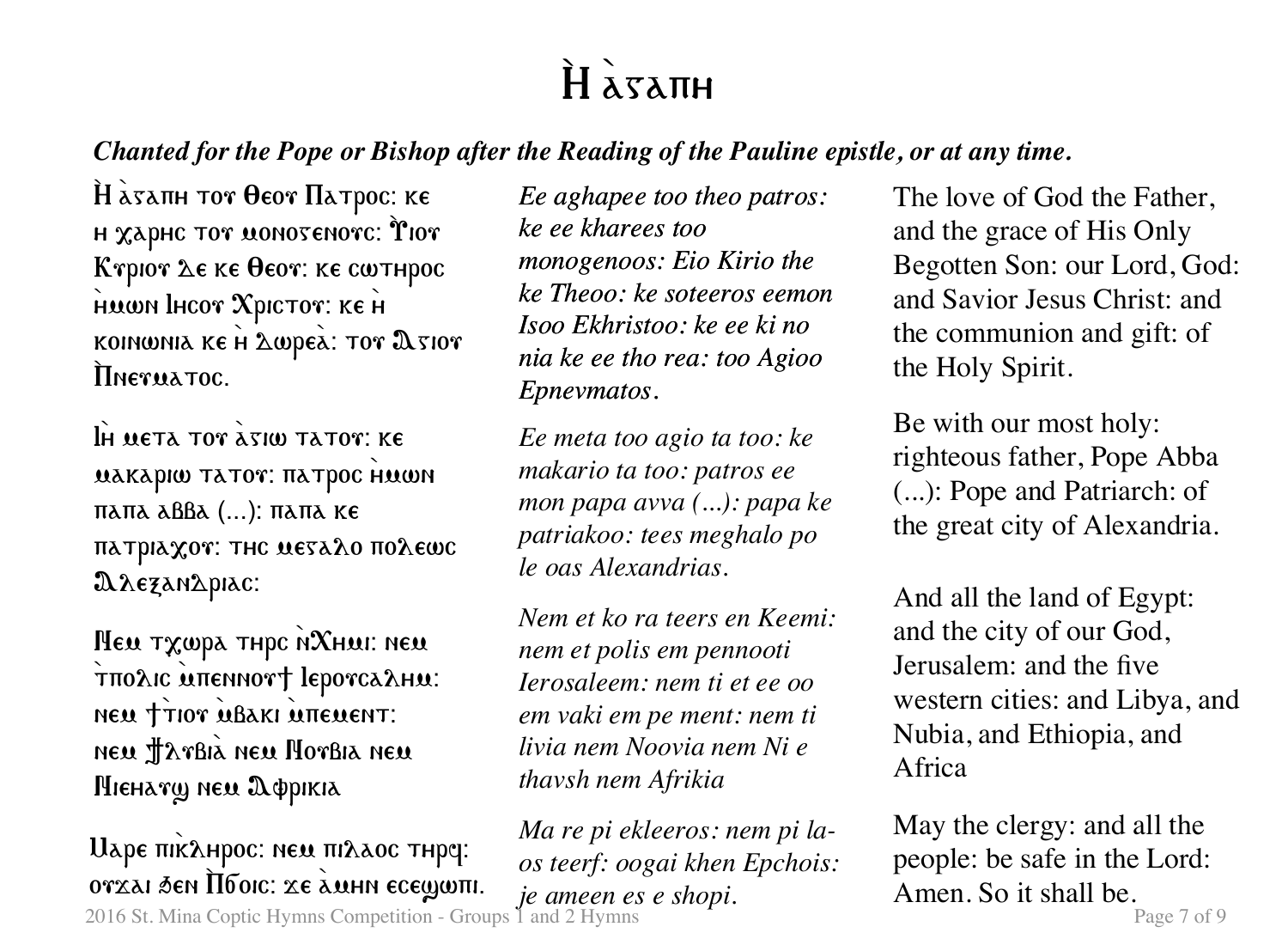# $\chi_{\rm epe}$  ne Uapia

### *Chanted during the midnight praise*

 $\boldsymbol{\mathrm{X}}$ ере не Царіа: †бромпі EONECWC: OHETACWICI NAN: independent III A050C.

Noo te téphpi: NTE micoomovel: oheracoppi eBox: den onorni niecce.

*Shere ne Maria: tee echrompi ethnesos: thee-etas misi nan: emefnooti.*

*Entho te tee-ehriri: ente piesthoi noofi: thee-etasfiri evol: khen ethnooni enYesse.* Hail to you Mary, the beautiful dove, who gave birth to, God the Word.

You are the flower, of incense, that has blossomed, from the root of Jesse.